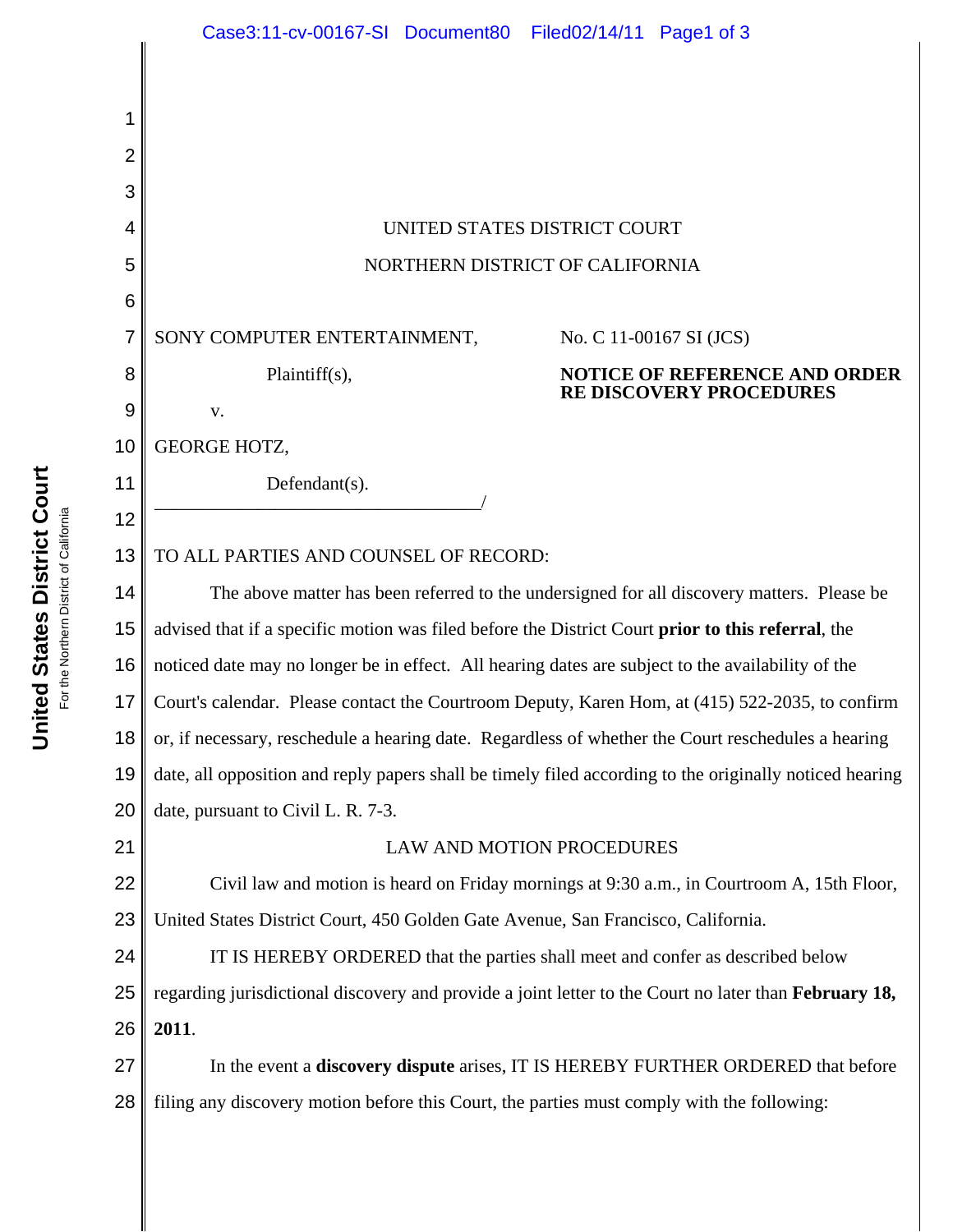## Case3:11-cv-00167-SI Document80 Filed02/14/11 Page2 of 3

1. Lead trial counsel for both parties must meet and confer *in person* regarding the matter(s) at issue. This meeting shall occur after other efforts to resolve the dispute, such as telephone, e-mail, teleconference, or correspondence, have been unsuccessful. Once those efforts have proved unsuccessful, any party may demand a meeting of lead trial counsel to resolve a discovery matter. Such a meeting shall occur within ten (10) calendar days of the demand. The locations of the meetings shall alternate. The first meeting shall be at a location selected by counsel for Plaintiff(s). If there are any future disputes, the next such meeting shall be held at a location to be determined by counsel for Defendant(s), etc.

2. Within five (5) calendar days of the in-person meeting between lead trial counsel referred to above, the parties shall jointly file a detailed letter with the Court, not to exceed ten (10) pages without leave of Court, which will include the matters that remain in dispute, a detailed substantive description of each side's position on each such issue, and a description of each side's proposed compromise on each such issue. 3. After the Court has received the joint letter, the Court will determine what future proceedings, if any, are necessary.

17 18 19 20 21 22 23 24 In the event that the parties continue to be unable to resolve the matters regarding the timing and scope of discovery, the Court will consider what future actions are necessary. These actions may include the following: (1) sanctions against a party failing to cooperate in the discovery process and meet and confer in good faith, as required by this Order, the Federal Rules of Civil Procedure, and the Local Rules of this Court; and/or (2) requiring the Chief Executive Officers of each party to attend the in-person, meet-and-confer sessions described above. The Court is not entering either of these matters as an Order of the Court at this time, and fully expects counsel to meet their obligations under this Order and under the Local Rules.

25 26 A party or counsel has a continuing duty to supplement the initial disclosure when required under Fed. R. Civ. P. 26(e)(1).

27 28 Law and motion matters may be submitted without argument upon stipulation of the parties and notification of the Court no later than 4:30 p.m. the day before the hearing. Pursuant to Civil L.

1

2

3

4

5

6

7

8

9

10

11

12

13

14

15

16